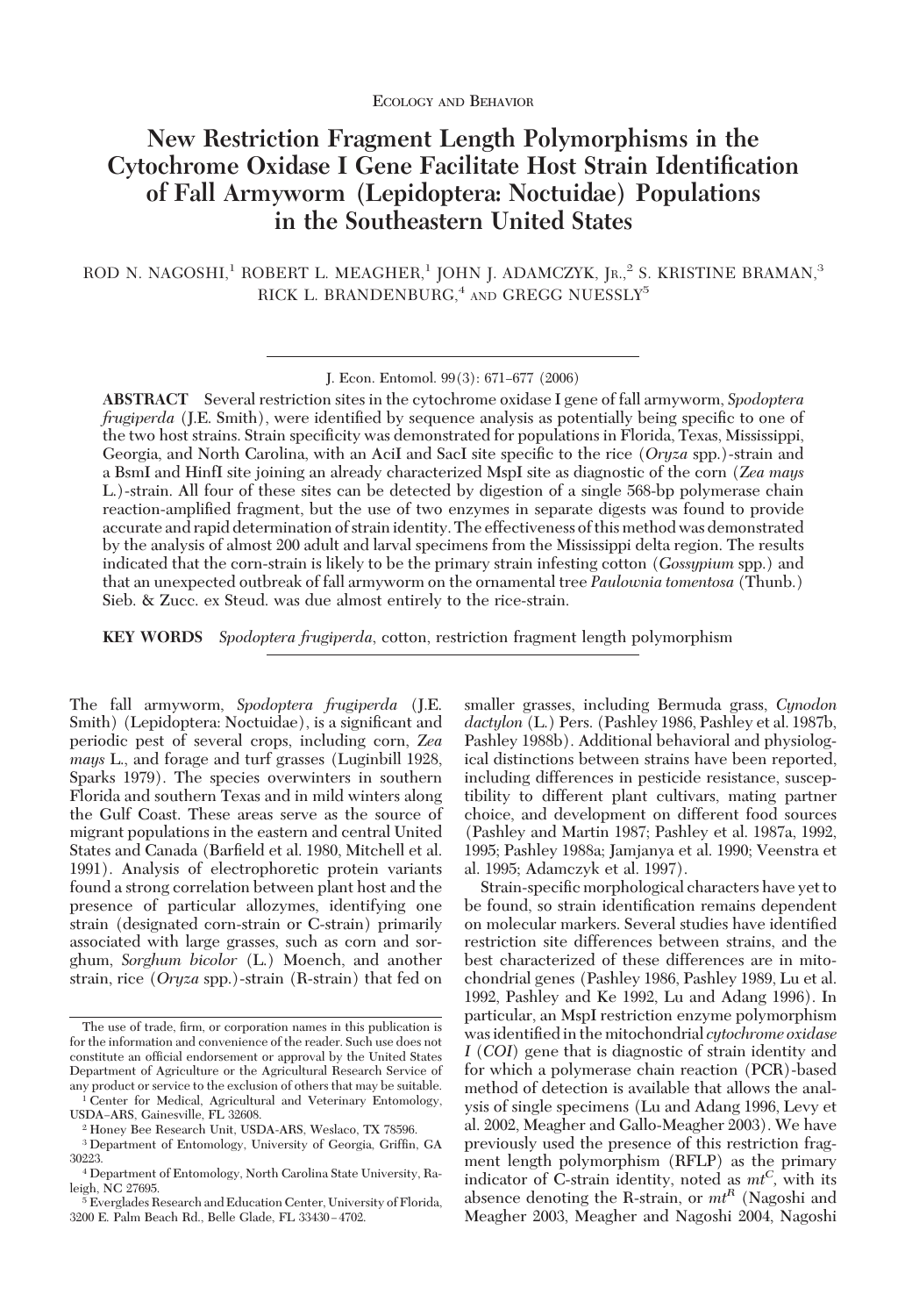| $\boldsymbol{n}$ | Location                        | Collection | Plant/habitat            | Date            | Collector      |
|------------------|---------------------------------|------------|--------------------------|-----------------|----------------|
| 80               | Belle Glade, FL                 | Larvae     | Corn                     | Sept.-Nov. 2003 | G. Nuessly     |
| 47               | Avon Park. FL                   | Pheromone  | Cornfield                | Aug.-Oct. 2003  | G. Nuessly     |
| -35              | Ona. FL                         | Pheromone  | Pasture                  | April 2004      | R. Meagher     |
| 171              | Miami-Dade Co., FL              | Pheromone  | Cornfield/pasture        | 2003-2004       | R. Meagher     |
| 24               | Miami-Dade Co., FL              | Larvae     | Corn.                    | Jan. 2004       | R. Meagher     |
| 48               | Collier Co., FL                 | Pheromone  | Pasture                  | April–Dec. 2003 | R. Meagher     |
| 31               | Griffin. GA                     | Pheromone  | Pasture                  | Aug.-Sept. 2004 | K. Braman      |
| 20               | Weslaco. TX                     | Pheromone  | Sorghum field            | April 2004      | W. Warfield    |
| 21               | Various locations. NC           | Pheromone  | Pasture                  | Aug.-Sept. 2004 | R. Brandenburg |
| 168              | Washington Co., MS              | Pheromone  | Cotton field             | June-Nov. 2004  | J. Adamczyk    |
| 48               | Washington Co., MS              | Larvae     | P. tomentosa             | Oct.-Nov. 2004  | J. Adamezyk    |
| 20               | Washington Co., MS <sup>a</sup> | Larvae     | Cotton laboratory colony | Sept. 2003      | J. Adamezyk    |

**Table 1. Source locality and host information for specimens tested for host strain identity**

*<sup>a</sup>* Location where the original colony founders were collected.

and Meagher 2004). A second genetic marker is a polymorphic HinfI site in the mitochondrial *ND1* gene (Pashley 1989, Prowell et al. 2004). This site is present predominantly in fall armyworm carrying enzymatic and allozyme markers characteristic of the R-strain. Although it is likely that the above-described polymorphisms in the *ND1* and *COI* genes identify the same strain-specific mitochondrial lineages, this has not been directly demonstrated.

Understanding the population dynamics of the two strains will be important to both predicting and controlling future infestations. In our experience, PCR-RFLP is the only practical means of individually analyzing large numbers of field-collected fall armyworm specimens for strain identity, particularly when the quality of the specimens is compromised by prolonged exposure to environmental conditions. However, reliance on a single restriction site polymorphism, such as in the *COI* (MspI) or *ND1* (HinfI) genes, can give rise to inaccuracies from a failed or incomplete restriction digest. The use of both markers obviates this problem, but requires a second PCR amplification either as a separate or multiplex reaction, increasing the expense and complication of the procedure. A simpler methodology would be if a single PCR-amplified fragment could be tested for two or more restriction polymorphisms, with at least one polymorphism specific for each strain.

In this article, we identify and characterize RFLPs in the COI gene that allow this strategy of strain determination. The utility of this approach was demonstrated by the examination of several hundred specimens from Mississippi, Georgia, North Carolina, Texas, and Florida. The method was successfully applied to adults captured in pheromone traps and stored frozen as well as ethanol-preserved larvae, and the data obtained provided evidence supporting the contention that the C-strain is the primary population infesting cotton (*Gossypium* spp.) in the Mississippi delta region.

### **Materials and Methods**

**Trap Collection and Sites.** Fall armyworm specimens were obtained at several locations in the southern United States by using pheromone trapping and larval collections (Table 1). Adult males were collected using pheromone traps as described previously (Meagher and Nagoshi 2004). Standard plastic Unitraps were baited with a commercially available fall armyworm pheromone (Scenturion Inc., Clinton, WA) and contained insecticide strips (Hercon Environmental Co., Emigsville, PA). Field-collected adult moths were collected from traps after 1–14-d sample periods, depending on the population level and location, during which time they are exposed to field conditions. After collection, specimens were stored at  $-20^{\circ}$ C. Larvae were collected from host plants and identified by morphological criteria. They were then reared on artificial media in the laboratory (Guy et al. 1985). DNA was isolated from these specimens either as adults or late postfourth instars. Egg masses were collected from the ornamental tree royal paulownia, *Paulownia tomentosa* (Thunb.) Sieb. & Zucc. ex Steud. (Scrophulariaceae), raised until postfourth instar on artificial media, and then preserved in 100% ethanol until DNA isolation.

**DNA Sequence Analysis.** All DNA sequences were obtained from National Center for Biotechnology Center GenBank. The sequence from the R-strain COI gene (accession no. U72977) was compared with that from the C-strain (accession no. U72974), and base pair differences associated with altered restriction sites were identified. DNA comparisons and restriction site mapping were performed using the DS Gene program (Accelrys, San Diego, CA).

**DNA Preparation.** Individual specimens were homogenized in 1 ml of homogenization buffer (0.03 M Tris-HCl, pH 8.0, 0.1 M NaCl, 0.2 M sucrose, 0.01 M EDTA, pH 8.0, and 0.5% Triton X-100) in a 5-ml Dounce homogenizer by using either a hand pestle or a motorized mixer. To remove large debris, the homogenate was filtered through a 1-ml plastic syringe plugged with cheesecloth (prewet with distilled water) into a 2-ml microfuge tube. Cells and nuclei were pelleted by centrifugation at  $12,000 \times g$  for 5 min at  $4^{\circ}$ C. The pellet was resuspended in 600  $\mu$ l of nuclei buffer (0.01 M Tris-HCl, pH 8.0, 0.35 M NaCl, 0.1 M EDTA, and 1% *N*-lauryl sarcosine), and extracted with 400  $\mu$ l of phenol/chloroform (1:1). The supernatant was transferred to a DNA Clean and Concentrator-5 column (Zymo Research, Orange, CA) according to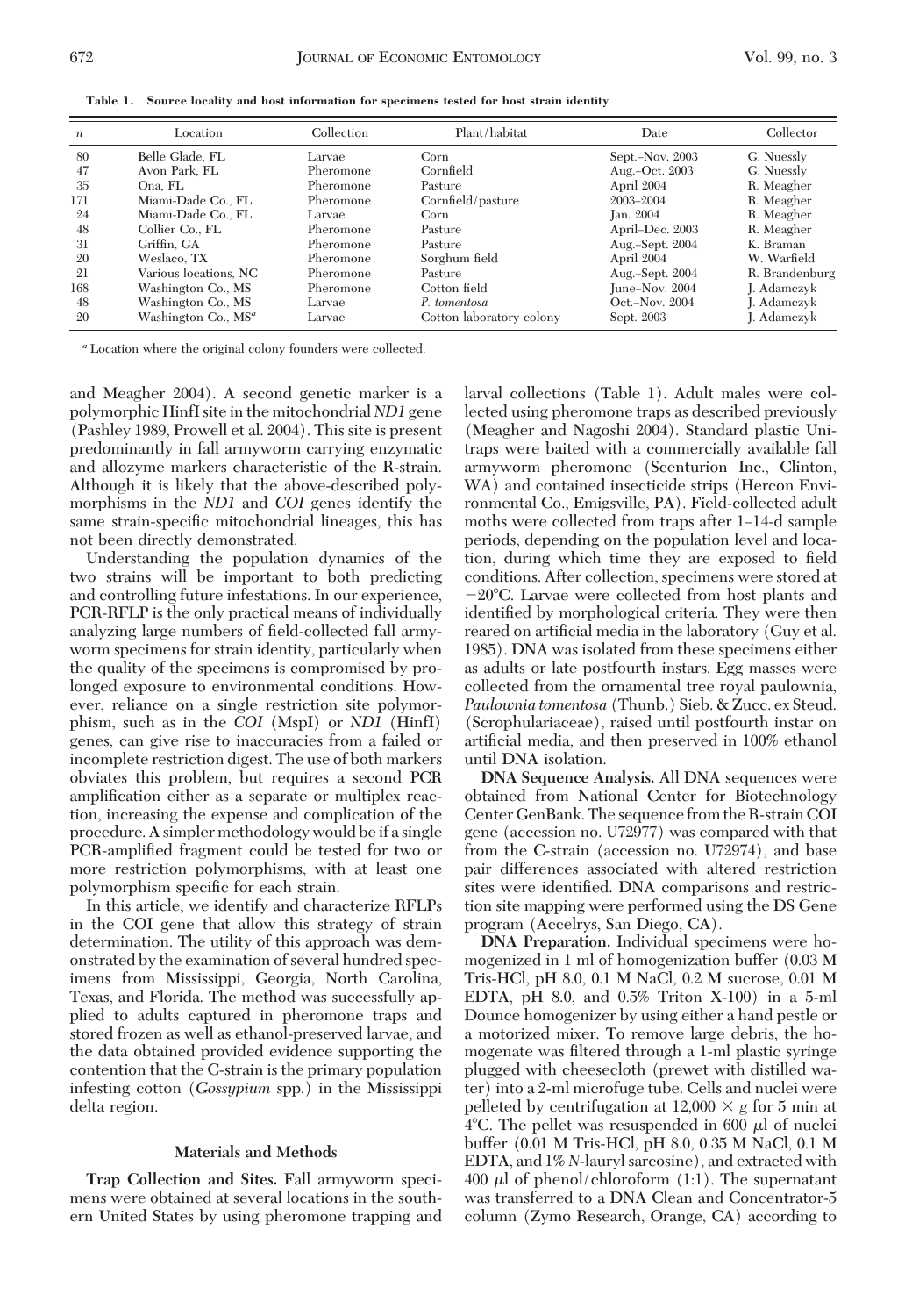

**Fig. 1.** Restriction map of a portion of the *COI* gene in fall armyworm mitochondria showing strain-specific restriction sites. JM-76 and COI-58 are forward primers; JM-77 and COI-279R are reverse primers. PCR amplified products from specific primer pairs are presented below the maps. Strain-specific sites are indicated by an asterisk.

manufacturer's instructions. The DNA preparation was increased to a final volume of  $50 \mu l$  with each PCR reaction using 1  $\mu$ l (between 0.1 and 0.5  $\mu$ g).

**PCR-RFLP Analysis.** PCR amplification of the mitochondrial *COI* gene was performed in a 40-µ reaction mix containing 4  $\mu$ l of 10× reaction buffer, 1  $\mu$ l of 10 mM dNTP, 0.5  $\mu$ l of 20  $\mu$ M primer mix, 1  $\mu$ l of DNA template, and  $0.5 \mu l$  of *Taq*DNA polymerase (New England Biolabs, Beverly, MA). The thermocycling program was 94°C (1 min), followed by 33 cycles of 92°C (45 s), 56°C (45 s), 72°C (1 min), and a final segment of 72°C for 3 min. The appropriate restriction enzyme was diluted in  $1\times$  reaction buffer to a concentration of 1 U/ $\mu$ l, and 5  $\mu$ l was added to 8  $\mu$ l of each PCR reaction. Digestions were at 37°C for 1 to 2 h. Two microliters of  $6 \times$  gel loading buffer was added to each sample, which was run on a 1.8% PCR grade agarose (Fisher, Hampton, NH) horizontal gel. Typically, 40 or 96 PCR amplifications and restriction digests were performed at the same time by using either 0.2-ml tube strips or 96-well microtiter plates. Primers were synthesized by Integrated DNA Technologies (Coralville, IA), and those for the *COI* region included the pairs *JM76* [5-GAGCTGAATTAGG (G/A)ACTCCAGG-3] and *JM77* [5-ATCACCT-CC(A/T)CCTGCAGGATC-3] for the *COI* region (Levy et al. 2002) and *COI-58* (5-GGAATTTGAG-CAGGAATAGTAGG-3) and *COI-279R* (5-CCT-GATATAGCTTTCCCACG-3). Primers for the *ND1* gene were *FAW16S* (5-TTCAAACCGGTGTAAGC-CAGG-3) and *FAWND1* (5-TAGAATTAGAAGAT-CAACCAG-3) (Prowell et al. 2004).

### **Results**

**Characterization of Potential Strain-Specific Polymorphisms.** Comparisons among different published sequences of the mitochondrial COI gene from representatives of the R-strain and C-strain revealed several base pair differences, some of which were associated with altered restriction sites (Fig. 1). Three of these polymorphic restriction sites, for BsmI, SacI, and AciI, are located in portions of the fragment amplified by the *JM-76/JM-77* primers that produce bands readily identified by agarose gel electrophoresis (Fig. 2). To determine whether the presence of these sites correlated with strain-specific mitochondrial lineages, we examined fall armyworm samples from several locations in southern and central Florida for their marker combinations.

Strain specificity was generally observed for the BsmI, SacI, and AciI sites as determined by a comparison with the diagnostic MspI marker (Table 2). The *JM-76/JM-77* PCR fragment from nearly all samples  $(58/59)$  identified as the R-strain by the absence of the MspI site were digested into two bands by either AciI or SacI, whereas the presence of the MspI site was associated with the absence of the AciI and SacI sites (68/68), indicating that these sites are limited to and identify the R-strain lineage. In the one exception, an R-strain individual (lacking the MspI site) also lacked the AciI site. A similar but converse relationship was observed with the BsmI site, which is virtually always linked to the C-strain-specific MspI site  $(124/125)$ , making it a marker of the C-strain. Again, there was an exceptional R-strain sample that carried the BsmI site.

The sequence comparisons also identified a HinfI site that is located near one end of the *JM-76/JM-77* amplified region, requiring a separate set of primers for its efficient detection. The region of the HinfI polymorphic site is contained within the 220-bp fragment amplified by the *COI-58/COI-279R* primer combination, producing bands of 60- and 160-bp if present (Fig. 2B). A nearby BclI site is present in both strains and was used as a positive control for restriction enzyme activity. Like the BsmI marker, the HinfI site was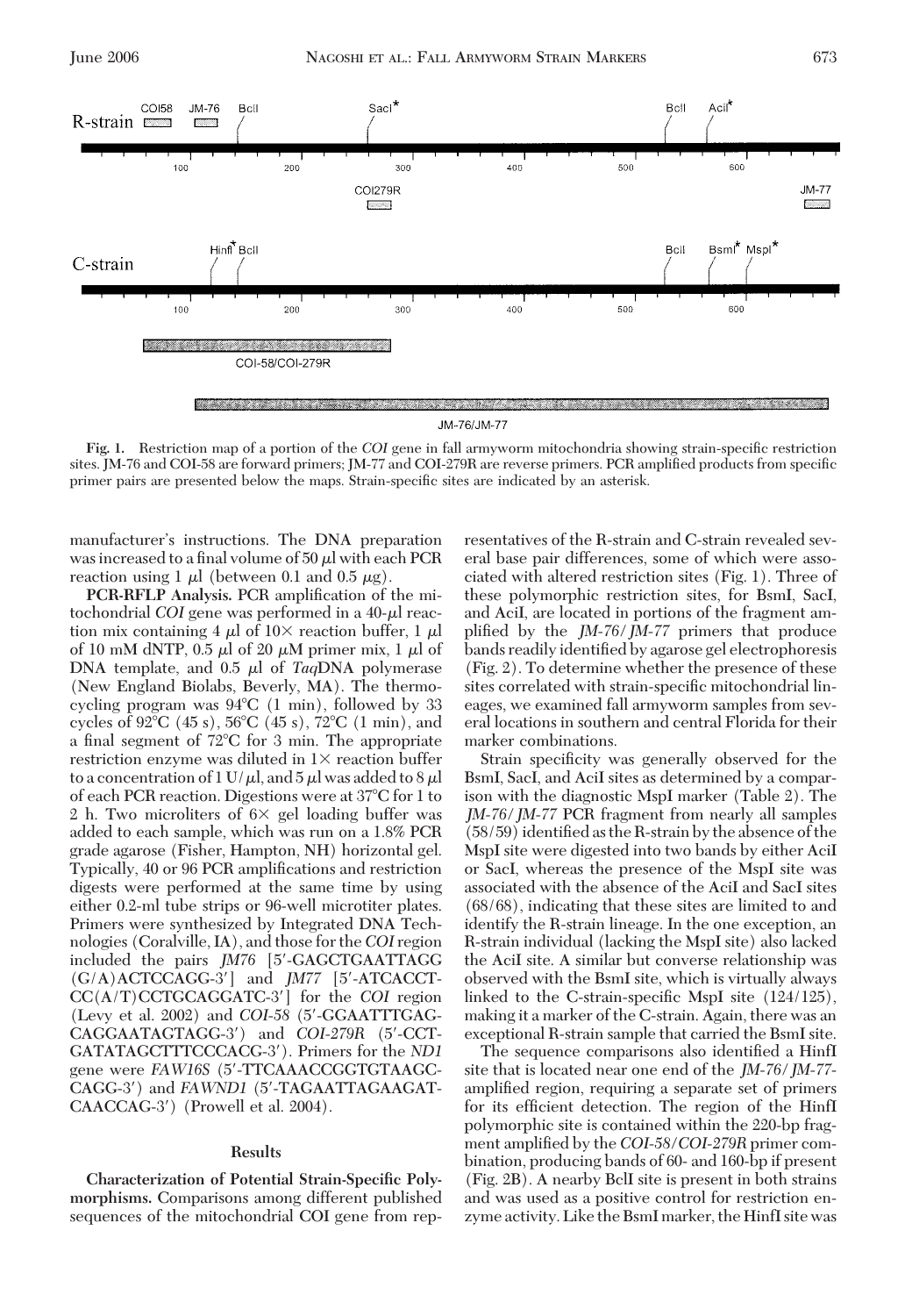

Fig. 2. Agarose gels displaying strain-specific RFLPs from the COI gene. (A) PCR-amplified fragment produced by the JM-76/JM-77 primer pair and cut with the specified restriction enzyme. The uncut fragment is 568 bp. Samples were fractionated on a 1.8% agarose horizontal gel. (B) PCR-amplified fragment produced by the COI-58/COI-279R primer pair and digested with the specified restriction enzyme. The uncut fragment is 220 bp. Samples were fractionated on a 2% PCR grade agarose horizontal gel. R and C denotes R-strain and C-strain, respectively. Sizes are in base pairs (bp).

nearly always (126/127) correlated with the diagnostic MspI site; therefore, its presence serves as a marker for the C-strain lineage (Table 2). In the two exceptional samples, the HinfI site was present, whereas the pattern of the other four restriction sites was diagnostic of the R-strain.

**Surveying Populations Outside of Florida.** To examine whether the strain-specificity of these markers extended beyond Florida, we tested populations from several other states. Adult males were collected from pheromone traps in Texas, Georgia, and North Carolina and analyzed for the strain-specific restriction sites in the COI gene. Fall armyworm from Georgia and North Carolina are thought to annually derive from populations overwintering in Florida and therefore should be genetically similar. In contrast, it is not

| Location       | Sample                 | Total          | MspI   | SacI   | AciI                  | <b>BsmI</b> | HinfI                 | ND1    |
|----------------|------------------------|----------------|--------|--------|-----------------------|-------------|-----------------------|--------|
| Florida        | R-strain               | 57             |        | $^{+}$ | $^{+}$                |             |                       |        |
|                | C-strain               | 67             | $^{+}$ |        |                       | $^{+}$      | $^+$                  |        |
|                | Aberrant R-strain      |                |        | $^{+}$ | $^{+}$                | $+^a$       |                       |        |
|                | Aberrant R-strain      |                |        | $^{+}$ | $\equiv$ <sup>a</sup> |             |                       |        |
|                | Aberrant C-strain      |                | $^{+}$ |        |                       | $^{+}$      | $\equiv$ <sup>a</sup> |        |
|                | R-strain               | 168            |        |        |                       |             |                       | $^{+}$ |
|                | C-strain               | 104            | $^+$   |        |                       |             |                       |        |
| Georgia        | R-strain               | 17             |        | $^{+}$ | $^{+}$                |             |                       |        |
|                | C-strain               | 3              | $^{+}$ |        |                       | $^{+}$      | $^{+}$                |        |
|                | Aberrant C-strain      |                | $^{+}$ |        |                       | $^{+}$      | $\equiv$ <sup>a</sup> |        |
| North Carolina | R-strain               | 19             |        | $^{+}$ | $^{+}$                |             |                       |        |
|                | C-strain               | $\mathfrak{2}$ | $^{+}$ |        |                       | $^{+}$      | $^{+}$                |        |
| Texas          | R-strain               | 13             |        | $^{+}$ | $^{+}$                |             |                       |        |
|                | C-strain               | 6              | $^{+}$ |        |                       | $^{+}$      | $^{+}$                |        |
|                | Aberrant C-strain      |                | $^{+}$ |        |                       | $^{+}$      | $-a$                  |        |
| Mississippi    | R-strain               | 16             |        | $^{+}$ | $^{+}$                |             |                       |        |
|                | C-strain               | 21             | $^{+}$ |        | -                     | $^{+}$      | $^{+}$                |        |
| Summary        | COI agreement          | 219            |        |        |                       |             |                       |        |
|                | COI disagreement       | 5              |        |        |                       |             |                       |        |
|                | MspI-SacI disagreement | $\Omega$       |        |        |                       |             |                       |        |
|                | COI-ND1 agreement      | 272            |        |        |                       |             |                       |        |
|                | COI-ND1 disagreement   | $\Omega$       |        |        |                       |             |                       |        |
|                | Aberrant sites         |                |        |        |                       |             | 3                     |        |

**Table 2. Marker combinations observed in specimens isolated from the wild**

*<sup>a</sup>* Aberrant site.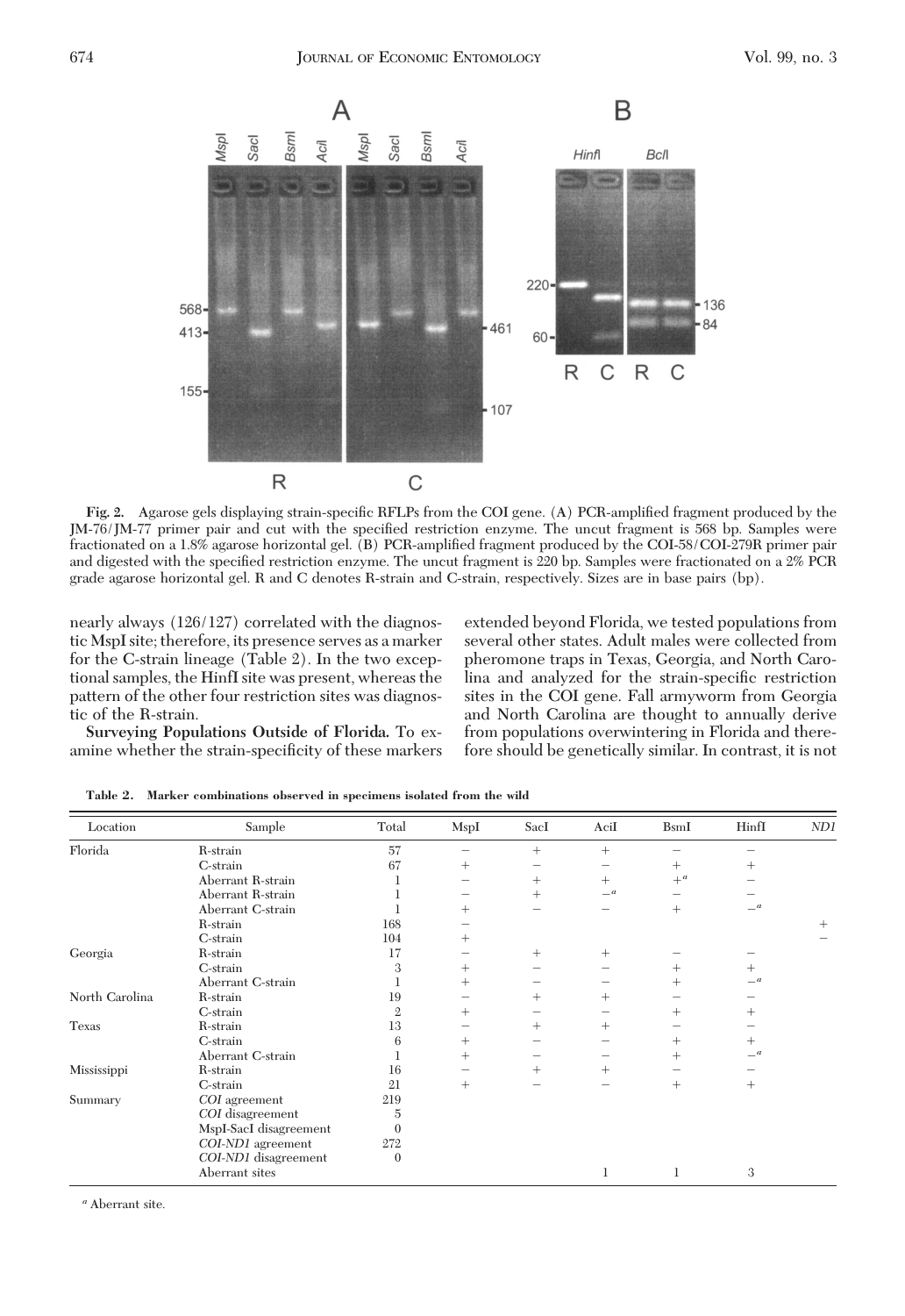clear whether Texas fall armyworms interact with those from Florida, and therefore these two populations may be genetically isolated. The majority (60/62) of fall armyworms from all sites showed restriction patterns identical to those found in Florida, demonstrating the general utility of the described strain markers for analyzing North American populations (Table 2). Both exceptions were associated with the absence of the HinfI site (typical of the R-strain), whereas the other four *COI* markers were indicative of the C-strain. The accuracy of the strain-specific COI markers was further indicated by examination of the HinfI restriction site polymorphism in the mitochondrial *ND1* gene that was previously identified with the R-strain and used to analyze populations in several states, the Caribbean, and South America (Pashley 1989, Prowell et al. 2004). In a survey of Florida populations, we found an inverse correlation between this site and the MspI marker in the *COI* gene such that in all samples tested  $(n = 285)$  the presence of one site was associated with the absence of the other site (Table 2). This indicates that the two polymorphisms are identifying the same mitochondrial lineages.

**Rapid Method for Determining Strain Identity.** Population studies often require the molecular analysis of large numbers of individual samples. We found the most efficient strategy to accomplish this was to separately digest the fragment produced by PCR amplification by using the *JM-76/JM-77* primer pair with MspI and SacI. The amplified product from the Rstrain is cut once by SacI but not by MspI, whereas the C-strain DNA shows the reciprocal pattern. If necessary, the same PCR reaction can be analyzed with AciI or BsmI to confirm strain identity. The utility of this strategy was demonstrated by the analysis of three sample collections from the Mississippi delta region comprised of 1) adult males captured in pheromone traps and stored frozen for several weeks, 2) live larvae from a laboratory colony derived from specimens collected from cotton, and 3) ethanol-preserved larvae collected from egg masses unexpectedly found on royal paulownia trees.

In total, 235 DNA samples were tested in the initial screen of the three collections. In those cases where the PCR amplification was successful  $(n = 194)$ , the MspI and SacI restriction patterns were completely consistent with respect to strain identity, diagnosing 122 samples as R-strain and 72 as C-strain (Table 3). A subset of these  $(n = 37)$  was tested for the AciI,

BsmI, and HinfI polymorphic sites, and in every case the results confirmed the initial assessment (Table 2). We found that collectively through most (June– November) of the cotton growing season 39% (52/ 133) of the adult males collected from pheromone traps located near cotton fields and successfully tested by PCR were of the C-strain. However, most of these were from the second half of the season (September– November) when the C-strain was the majority (59%; 37/63) captured. This compares with only 21% (15/ 70) C-strain from June to August. Analysis of the samples from the cotton-derived laboratory colony found that all were of the C-strain, consistent with that strain making up the majority of larvae found on cotton plants. In contrast, all 41 larvae tested representing 12 different egg masses found on neighboring royal paulownia trees were of the R-strain.

## **Discussion**

To enhance current PCR-RFLP methods for determining fall armyworm strains, we have identified several polymorphic restriction sites in the mitochondrial *COI* gene that display the same degree of strain specificity as previously described markers. This information was used to develop a simple method where a single PCR amplification reaction is tested by two restriction enzymes. This strategy eliminates errors in strain identity caused by failed restriction reactions by requiring successful digestion by one enzyme. Furthermore, the same PCR reaction can be tested for two other strain-specific markers without requiring additional amplifications. This potentially increases the accuracy of the procedure, although we did not find that the use of all five markers substantially improved strain identification based on the MspI and SacI patterns.

The utility of these markers for large-scale surveys of fall armyworm populations was demonstrated by assays of almost 200 individual specimens from the Mississippi delta region. Strain identity was successfully obtained in 79% of the samples (153/194) after a single PCR reaction and set of restriction digests. The highest PCR failure rate was typically observed with pheromone trap specimens, not surprising given the number of factors that could potentially degrade DNA quality when samples are exposed to field conditions for several days. Nevertheless, we still found that unambiguous strain identity could be determined in

**Table 3. RFLP analysis of three Mississippi fall armyworm sample collections**

|                                                            | $MspI^C$ SacI <sup>C</sup><br>(C-strain) | $MspI^R$ Sac $I^R$<br>(R-strain) | $MspIR$ SacI <sup>C</sup><br>(R-hybrid) | $MspI^C$ Sac $I^R$<br>$(C-hvbrid)$ | No data |
|------------------------------------------------------------|------------------------------------------|----------------------------------|-----------------------------------------|------------------------------------|---------|
| Washington Co., MS (pheromone traps in<br>cotton fields)   |                                          |                                  |                                         |                                    |         |
| June-Aug.                                                  | 15                                       | 55                               |                                         |                                    | 20      |
| Sept.—Nov.                                                 | 37                                       | 26                               |                                         |                                    | 15      |
| Washington Co., MS (larvae collected<br>from P. tomentosa) |                                          | 41                               |                                         |                                    |         |
| Laboratory colony (from cotton plants)                     | 20                                       |                                  |                                         |                                    |         |
| Total                                                      | 92                                       | 122                              |                                         |                                    |         |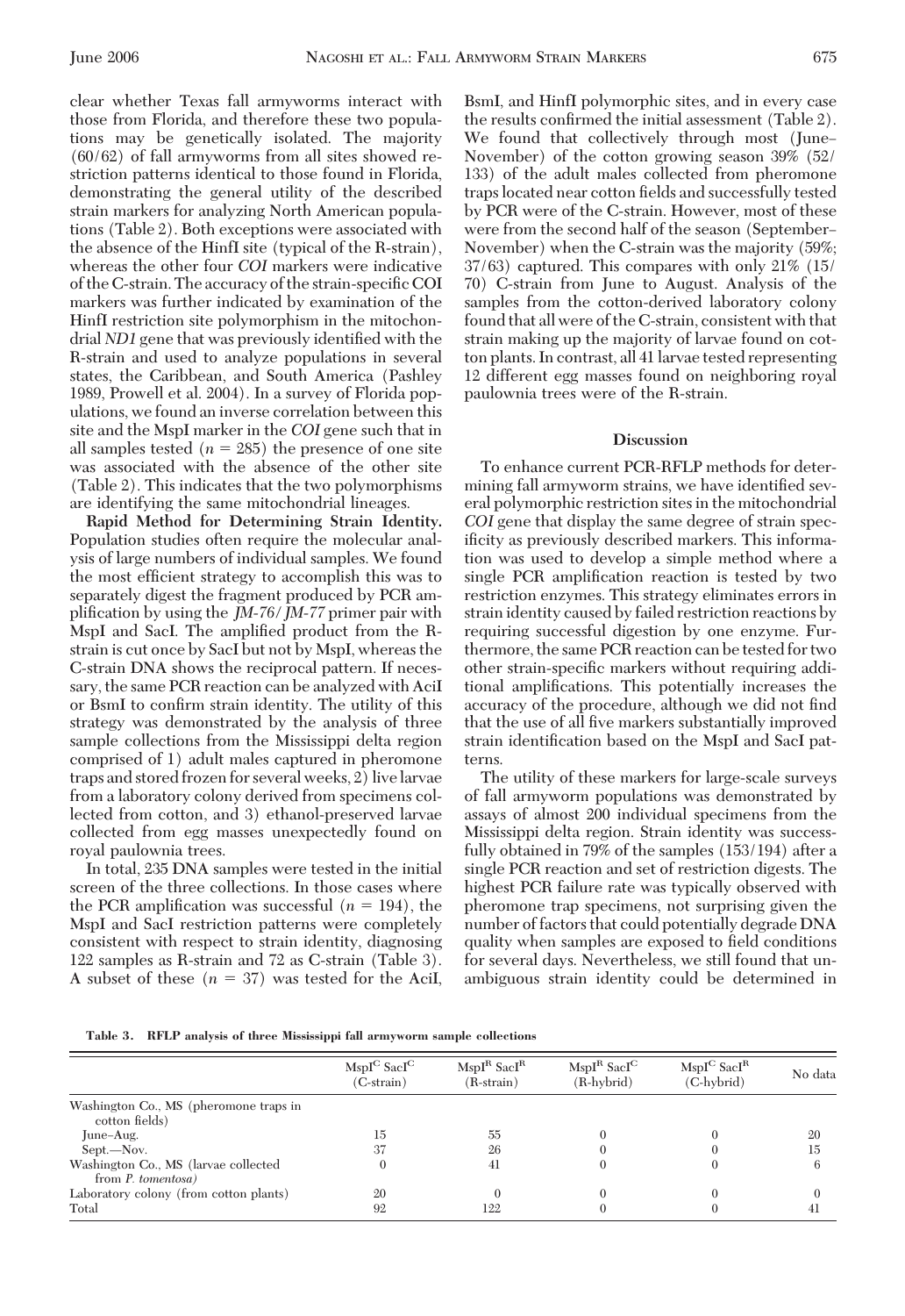$\approx$  74% of these specimens overall by using our primers and methodology. Given the convenience of pheromone trapping for collecting large numbers of specimens, this failure rate is acceptable and the combination of this collection method with PCR-RFLP provides a powerful strategy for studying host strain population dynamics. For example, we found that almost 40% (52/133) of adult males captured by pheromone traps located near cotton fields were of the C-strain, a proportion similar to that found in sweet corn fields in Florida that are primarily infested by the C-strain (Meagher and Nagoshi 2004, Nagoshi and Meagher 2004). This suggests that the C-strain is a significant, if not the predominant, contributor to fall armyworm infestation in cotton, a conclusion strongly suggested by our finding that a laboratory colony derived from larvae collected from cotton plants is predominantly, if not entirely, C-strain. Furthermore, the increase in the proportion of C-strain captured as the cotton growing season progressed, from  $21\%$  (15/70) in June–August to 59% (37/63) in September–November, was consistent with cotton preferentially supporting the development of one or more generations of this strain.

The extensive number of egg masses observed on royal paulownia trees in the same county as the pheromone traps located near cotton fields was unexpected because they are not known to be a host of fall armyworm. Because these infestations occurred during the period when high numbers of the C-strain were being capture by pheromone traps, we thought it likely that the royal paulownia specimens were derived from the same populations. This turned out to not be the case because all those adults tested from royal paulownia were of the R-strain. Therefore, it seems that the increase in the numbers of R-strain in the Mississippi delta region approximates that of the C-strain despite the differences in plant hosts. A more detailed comparison of the population dynamics of the two strains could provide important information on migration behavior and help identify those factors promoting both populations. The results also suggest substantial strain specificity in oviposition preference with respect to royal paulownia, understanding the details of which could provide insight into how females choose their plant hosts for depositing egg masses.

Several laboratories have used molecular markers to examine strain populations (Pashley et al. 1985; Pashley 1986, 1989; Lu et al. 1992; Pashley and Ke 1992; Lu and Adang 1996; Prowell et al. 2004). The *ND1* mitochondrial marker was used to examine populations across a broad geographical range, including those in Louisiana, Florida, Puerto Rico, Guadeloupe, and French Guiana (Prowell et al. 2004). The capacity of this mitochondrial haplotyping to distinguish between strains was equivalent to that exhibited by other methods, including amplified fragment length polymorphism and esterase allozyme genotyping, legitimizing its use as a strain marker. The MspI polymorphism in the *COI* gene was initially shown to be strain specific by the examination of several strain-specific fall armyworm colonies generated from populations in Mississippi, Louisiana, and Georgia and was later used for more extensive studies of Florida populations (Lu et al. 1992, Lu and Adang 1996, Meagher and Nagoshi 2004). Our direct demonstration that the two markers identify the same mitochondrial lineages confirms the legitimacy of comparisons between these studies despite their use of different molecular criteria to identify strains.

The more detailed characterization of the mitochondrial *COI* gene should be useful in differentiating fall armyworm specimens from other lepidopteran species that are morphologically similar. Even closely related species will differ in the restriction sites present in the *COI* gene, with the differences becoming more apparent as more sites are analyzed. Although our anecdotal observations suggest that the pheromone trapping methods used in this study are very specific to fall armyworm, at least with respect to Florida populations, substantial nontarget captures were found using pheromone lures in the northeastern United States (Fleischer et al. 2005). We anticipate that DNA from a species other than fall armyworm should either not generate a PCR product because of divergence within the primer sequences or the amplified fragment will differ in restriction sites. The latter event is rare because of 224 samples characterized for strain identity by the five strain-specific restriction sites in the *COI* gene, only five (2%) samples gave patterns inconsistent with either strain, and these samples were aberrant at only one site (Table 1). The proportion of samples that yielded no PCR product was higher, ranging from 5 to 20% overall. However, many, if not most, of these samples are likely to result from poor quality sample DNA, and regardless, they do not lead to a strain identification. These results indicate that errors in strain identity caused by contamination by non-fall armyworm species are generally inconsequential. The characterization of the *COI* gene from other Lepidoptera should provide better molecular tools for identifying different species and for determining the specificity of different trapping and collection methods in different areas.

#### **Acknowledgments**

We thank J. Sharp for excellent technical support. We thank Steven Valles and Nancy Epsky (USDA-ARS) for helpful comments on the manuscript.

#### **References Cited**

- **Adamczyk, J. J., Jr., J. W. Holloway, B. R. Leonard, and J. B. Graves. 1997.** Susceptibility of fall armyworm collected from different plant hosts to selected insecticides and transgenic Bt cotton. J. Cotton Sci. 1: 21-28.
- **Barfield, C. S., J. L. Stimac, and M. A. Keller. 1980.** Stateof-the-art for predicting damaging infestations of fall armyworm. Fla. Entomol. 63: 364-375.
- **Fleischer, S. J., C. L. Harding, P. E. Blom, J. White, and J. Grehan. 2005.** *Spodoptera frugiperda* pheromone lures to avoid nontarget captures of *Leucania phragmatidicola.* J. Econ. Entomol. 98: 66-71.